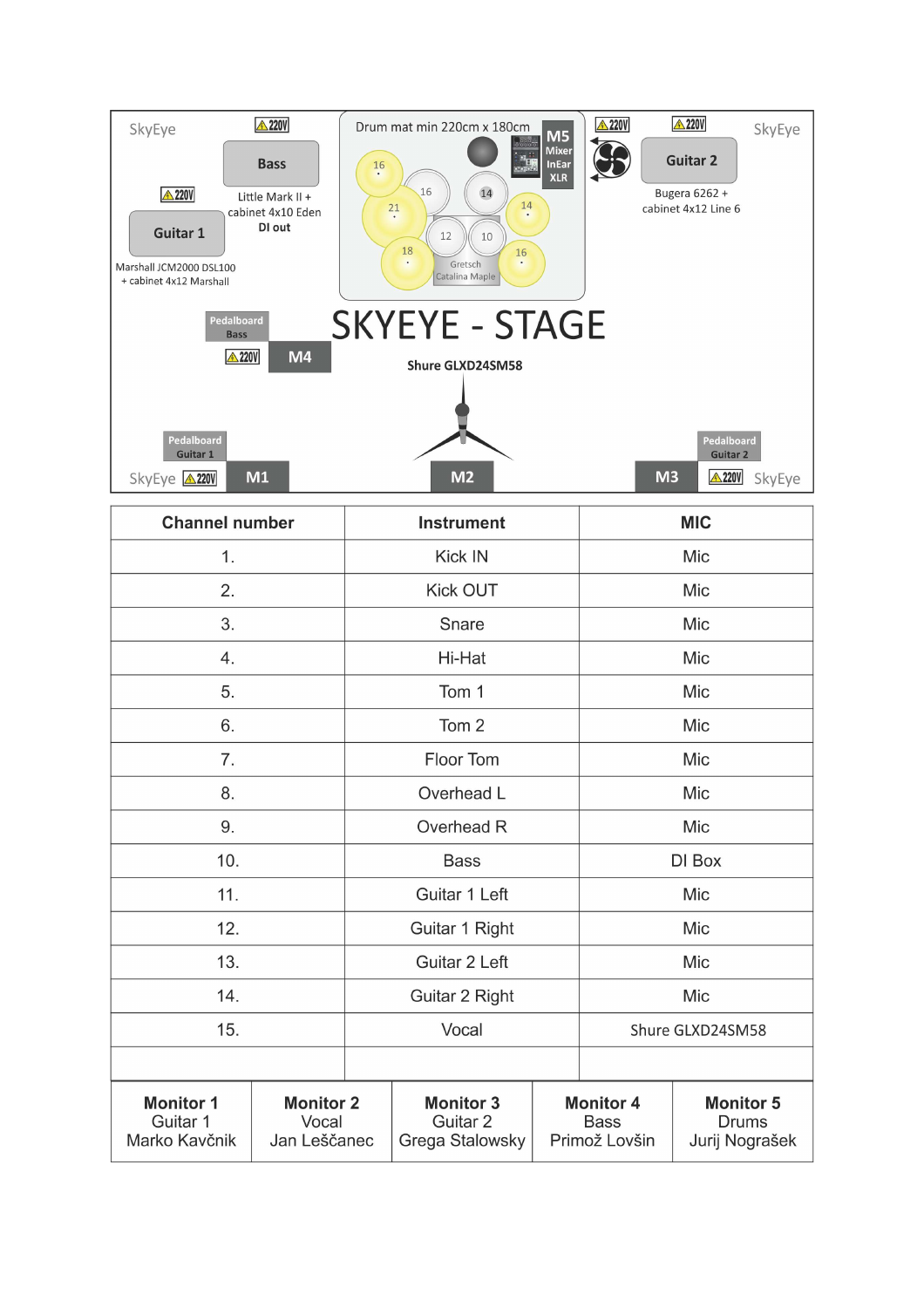# **1. Band members:**

- Jan Leščanec VOCAL
- Grega Stalowsky GUITAR 2
- Marko Kavčnik GUITAR 1
- Primož Lovšin BASS
- Jurij Nograšek DRUMS

## **2. Crew:**

- Dora Kopitar merch (optional)
- Grega Smola Crnkovič sound engineer (optional)
- Uroš Kušar roady/stage help

# 3. **Contacts**:

- Band email - [skyeyeband@gmail.com](mailto:skyeyeband@gmail.com)
- Band phone 00386 41921485
- Sound engineer contact /

# **4. On-stage equipment/gear/backline.**

We can bring our gear, or if event organizer can supply backline, we can use in-house gear. It is a matter of discussion. Minimum what we normally bring to show is:

## **Jan Leščanec (Vocal):**

- Shure GLXD24SM58 (one similar microphone should be on-site for backup)
- straight mic stand

# **Grega Stalowsky (Guitar 2):**

- 2x guitars
- X-Vive wireless system
- Bugera 6262 amp
- pedal board
- stands, cabels&stuff...
- -

## **Marko Kavčnik (Guitar 1):**

- 1x guitar (Shure wireless system)
- Marshall JCM2000 DSL100 amp
- pedal board
- stands, cabels&stuff...

#### - **Primož Lovšin (Bass):**

- 2x bass guitars (Shure wireless system)
- Little Mark II bass amp
- DI Out
- pedal board
- stands, cabels&stuff...

## **Jurij Nograšek (Drums):**

- snare drum Black Panther 14"/6.5" Sledge Hammer
- cymbals Masterwork Troy 14" hihat, 16" and 18" crash, 21" raw bell dry ride AAX Sabian, 16" china Zultan Rock Beat
- stands for all of the above
- carbon fibre direct drive double bass pedal (prototype)
- drum throne Pearl D2000BR Roadster
- t.mix mix 502 + shure inear monitors (need XLR input cable for monitoring and a box/ chair to put everything on)